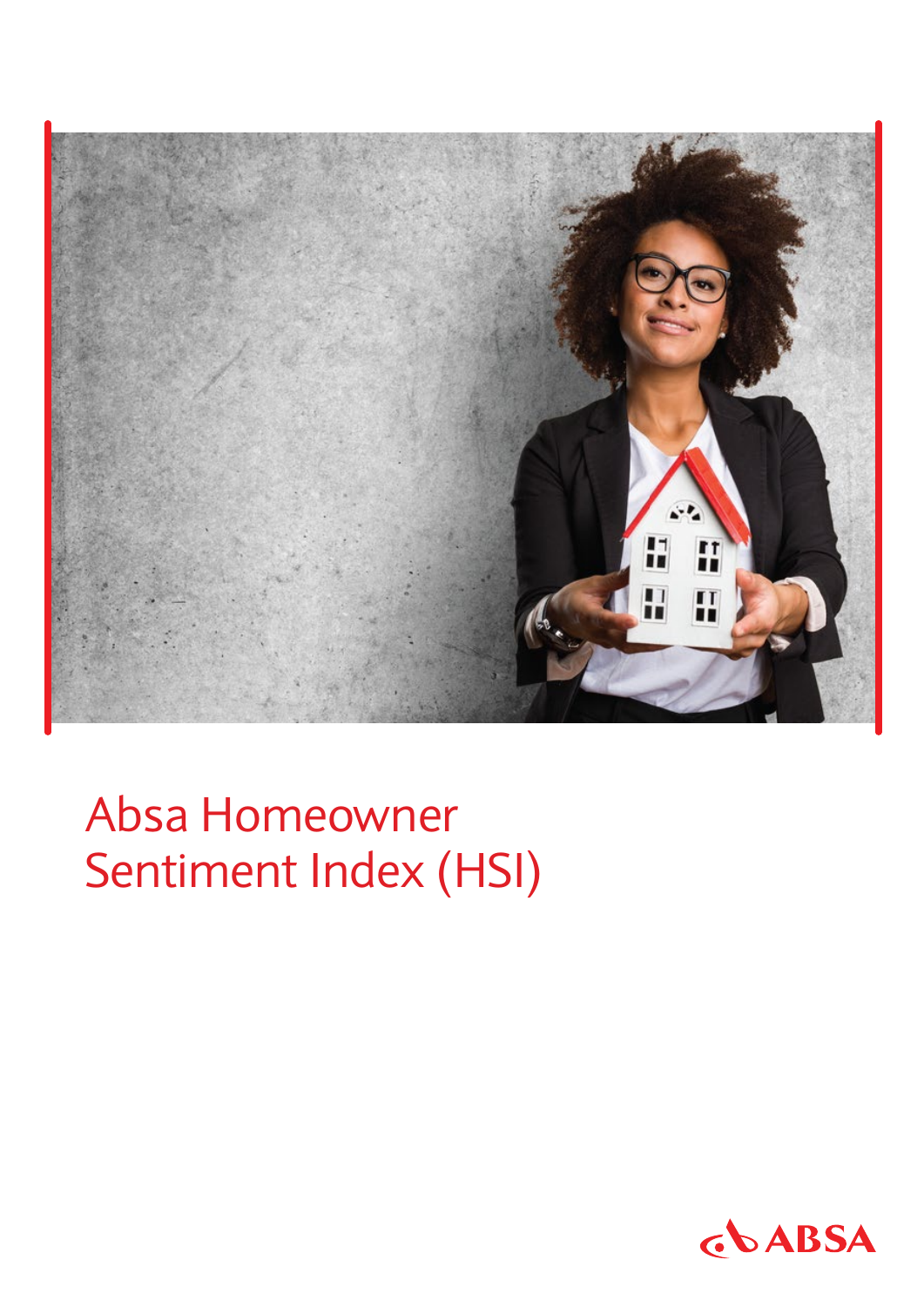#### Economic overview

With the release of the first-quarter 2017 economic growth data, the South African economy entered a technical recession, i.e. two consecutive quarters of a contraction in real gross domestic product (GDP). This was the result of the economy contracting by 0,3% in the fourth quarter of 2016 and a further 0,7% in the first quarter of this year. Contractions in prominent sectors such as wholesale and retail trade and manufacturing, as well as financial and business services, were the main contributors to the poor economic performance in the first quarter. The declines in the trade and manufacturing sectors were in line with trends in household consumption expenditure, which dropped by 2,3% in the first

quarter, as well as a continued low level of consumer confidence in the first two quarters of the year.

Significant rand exchange rate and other financial market volatility occurred in the first half of the year against the background of political developments and policy uncertainty. These factors and perceived increased institutional and economic risks prompted two country credit rating agencies, namely Standard & Poor's (S&P) Global Ratings and Fitch Ratings, to downgrade the country tobelow-investment, or so-called "junk status" in the first week of April. Moody's Investor Service followed in early June by lowering their country credit rating to one notch above junk status.

In view of these developments, the outlook is for economic growth and confidence levels to remain subdued in the rest of 2017, with the rand exchange rate expected to depreciate against the major international currencies towards year-end and consumer price inflation to average around 5,3%. On the back of an improved inflation outlook and the prospect of continued low economic growth, interest rates were cut by 25 basis points in July, with market expectations for rates to be lowered further before the end of the year.

#### Consumer sector overview

Headline consumer price inflation averaged 5,8% in the first half of 2017, after slowing down from 6,3% in the first quarter to 5,3% in the second quarter, mainly as a result of markedly lower food inflation and fuel price cuts in recent months. These and the lower lending interest rates are positive developments in view of the financial strain experienced by many consumers. However, tax increases announced in the Budget in February are impacting consumers' disposable income and spending power, while labour market conditions remained tight in the first half of the year.

On balance, consumer confidence remained low up to June and real household disposable income and consumption expenditure contracted in the first quarter of the year compared with the fourth quarter of last year.

Conditions in the consumer sector will in the rest of 2017 be driven by trends in prominent macroeconomic variables such as economic growth, employment, inflation and interest rates, which will affect household income, consumption expenditure, confidence levels and the demand for credit.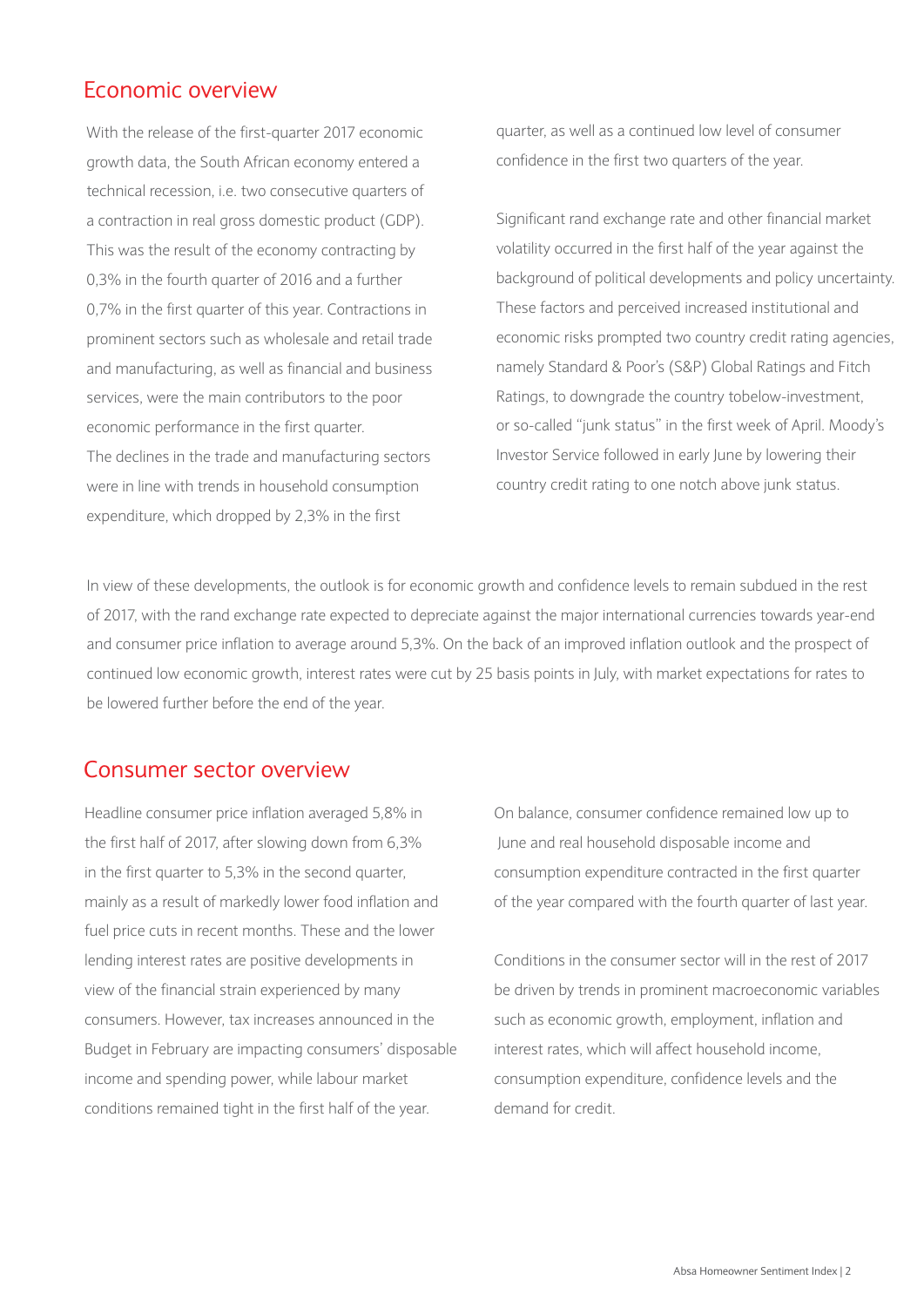

### Absa Homeowner Sentiment Index Overview

Absa continuously strives to provide customers with new innovative solutions to meet their needs and assist them in the anxiety of probably making one of the biggest financial commitments of their lives – buying a home.

To better understand what customers need through their home buying, selling, investing and renovating journeys, Absa Home Loans has commissioned independent research company Columinate to conduct consumer-related research on its behalf. Absa has in the process built a quarterly database of rich consumer insights, some of which are shared

with the market from time to time through Homeowner Insight articles and now the Absa Homeowner Sentiment Index (HSI).

The HSI is the result of surveying a representative sample of approximately 1 000 existing and prospective homeowners in major urban areas in the country, which may include both Absa and non-Absa customers. The survey determines the level of positive sentiment regarding buying, selling, investing, renting and the renovating of property, as well as property market conditions in general.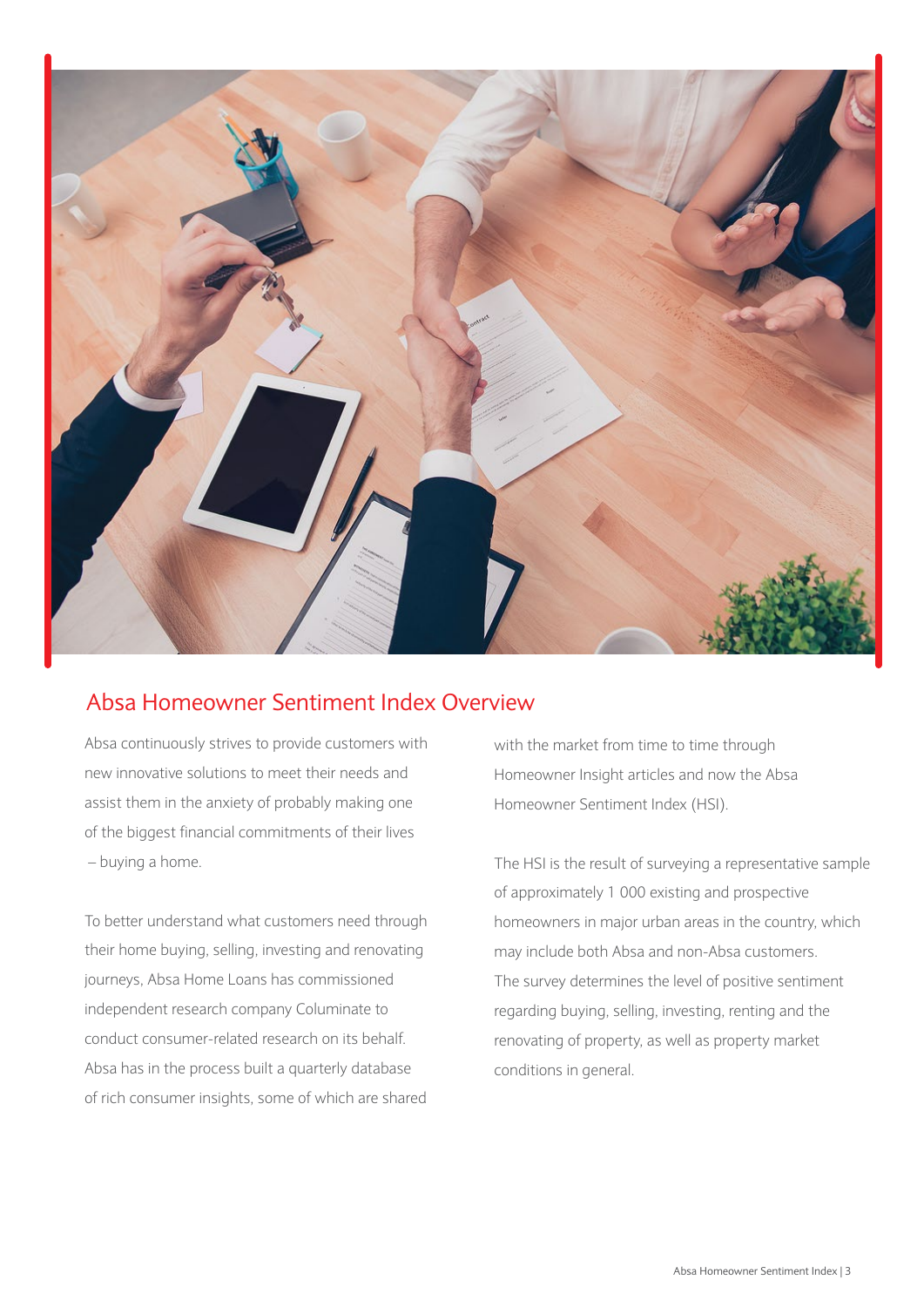

### Absa Homeowner Sentiment Index Findings

Despite the abovementioned economic and household sector-related trends, consumers were in general still largely positive about the residential property market during the course of 2016, with levels of sentiment improving up to the third quarter of last year, according to the Homeowner Sentiment Index. A total of 83% of consumers surveyed in the third quarter had a positive perception regarding property market conditions.

However, as economic conditions gradually deteriorated during the course of last year, consumers experienced further financial pressure, which caused confidence in general as well as sentiment regarding the property market to decline towards year-end and into 2017, as measured by the Bureau for Economic Research's Consumer Confidence Index and the Absa Homeowner Sentiment Index. By end-2016 the HSI was slightly lower, with 81% of respondents who were still

positive about property market conditions at the time.

Based on the April 2017 survey, the overall HSI score dropped to 75% in the wake of developments in the run-up to and after the country credit downgrades announced by S&P and Fitch in the first week of that month. The second-quarter survey results show that property market-related sentiment has largely stabilised with an HSI score of 74%, despite the widely expected lowering of the country's credit rating by Moody's in early June. Although most respondents were in the latest survey still confident that property is a secure asset, there were concerns regarding factors such as the state of the economy, politics and the impact of the country's junk status. These developments brought the first and second-quarter HSI scores back to a level that were much in line with that of the first quarter of 2016.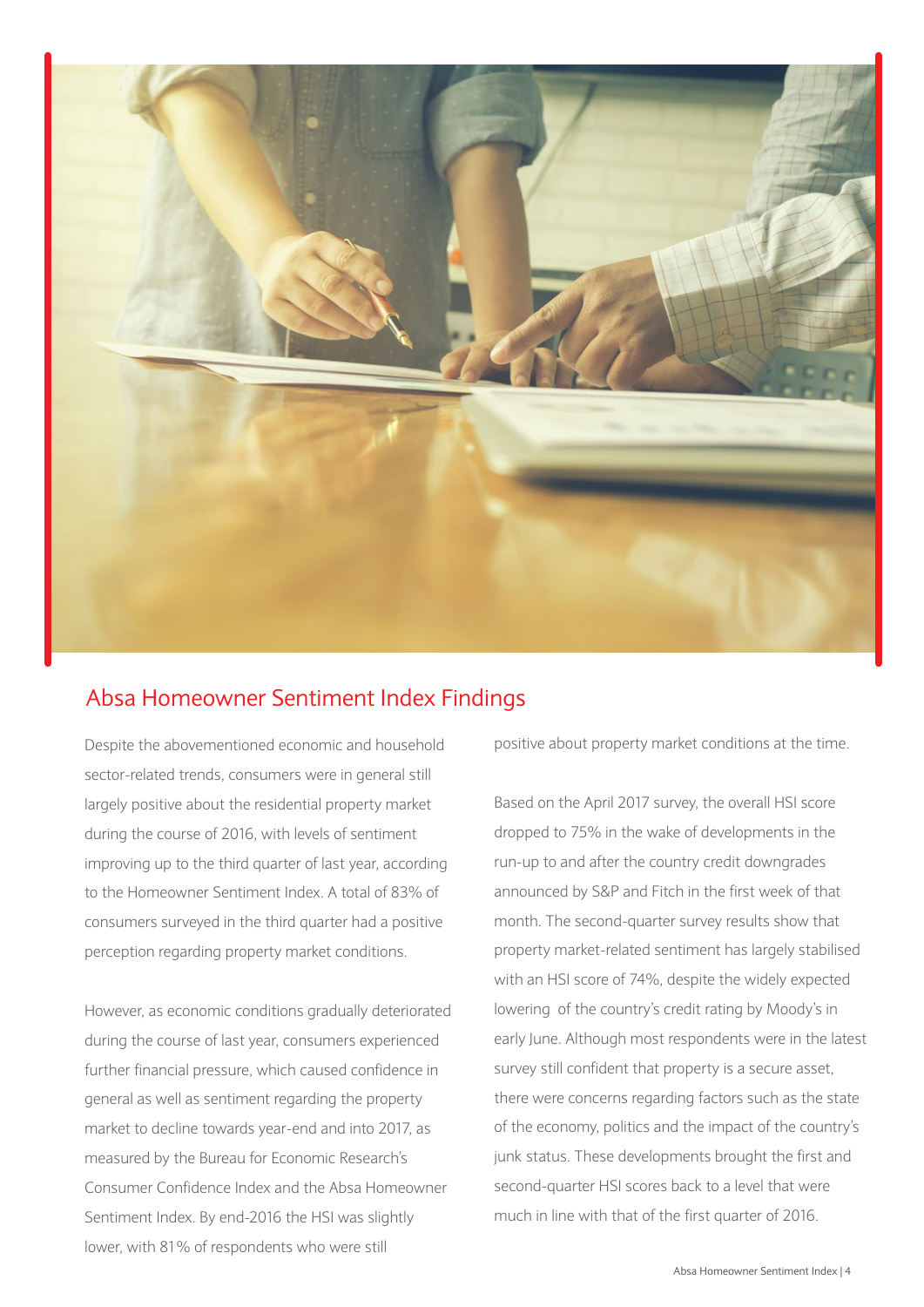#### Absa Homeowner Sentiment Index

% of respondents with overall positive sentiment



### Buying property Absa Homeowner Sentiment Sub-indices findings

The decision to buy property is usually driven by a number of changes in peoples' personal circumstances. These may include aspects such as young people entering the labour market for the first time and wanting to buy property, couples wanting to buy larger homes closer to schools and to cater for the needs of expanding families, or matured couples wanting low-maintenance and smaller homes in secure retirement villages.

The choice to buy property remains a big and emotional decision, which in many instances is filled with anxiety.

After buying sentiment dropped to a recent low of 60% in the first quarter of 2017, a total of 64% of consumers surveyed in the second quarter displayed positive sentiment about buying property.

The major reasons mentioned in favour of buying property were the following:

- Property still accumulates in value and is a good investment (32%)
- Prices are relatively low and there are bargains in the market (31%)

The biggest concern mentioned in the latest survey regarding buying property was that the economy is not doing well and is in recession (33%).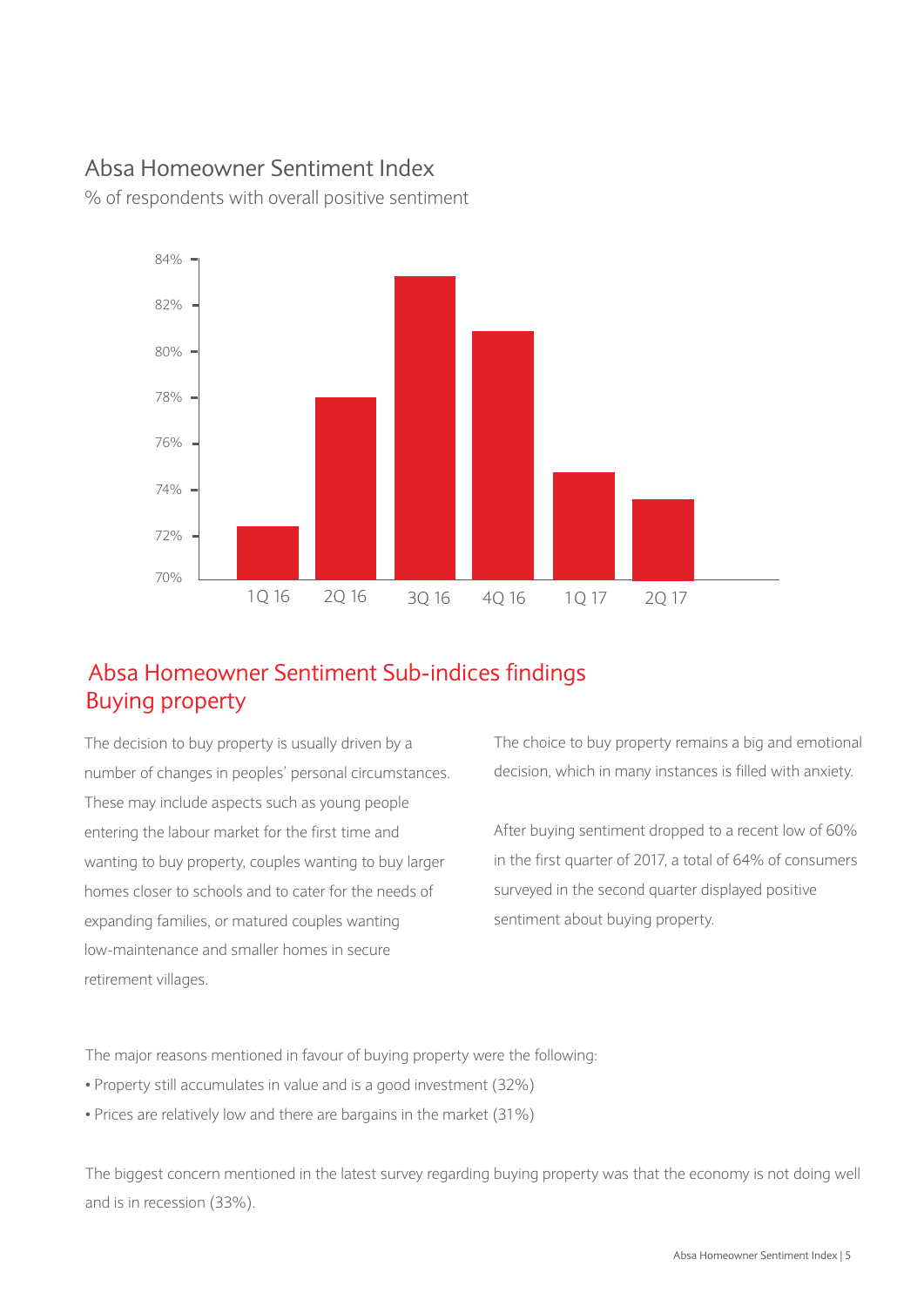

## Selling property

Making the decision to sell property is largely impacted by general economic conditions, property price trends and personal circumstances.

As much as 66% of respondents surveyed in the second quarter displayed a negative sentiment when asked whether they feel if it is an appropriate time to sell property. The sentiment around selling property declined noticeably in the first two quarters of the year from the second half of last year.

The top reasons mentioned not to sell property were the following:

- Property prices are low, and you won't get the price you want for your property (41%)
- The economy is not doing well and is in recession (13%)
- Property still accumulates in value and is a good investment (11%)

#### Investing in property

Various factors influence the decision to invest in a second property or multiple properties, such as deriving a regular income and capital appreciation over time.

In the second-quarter 2017 survey, 78% of respondents were positive about property as an investment, which was much in line with sentiment in the first quarter, but below positive sentiment of above 80% in the third and fourth quarters of 2016.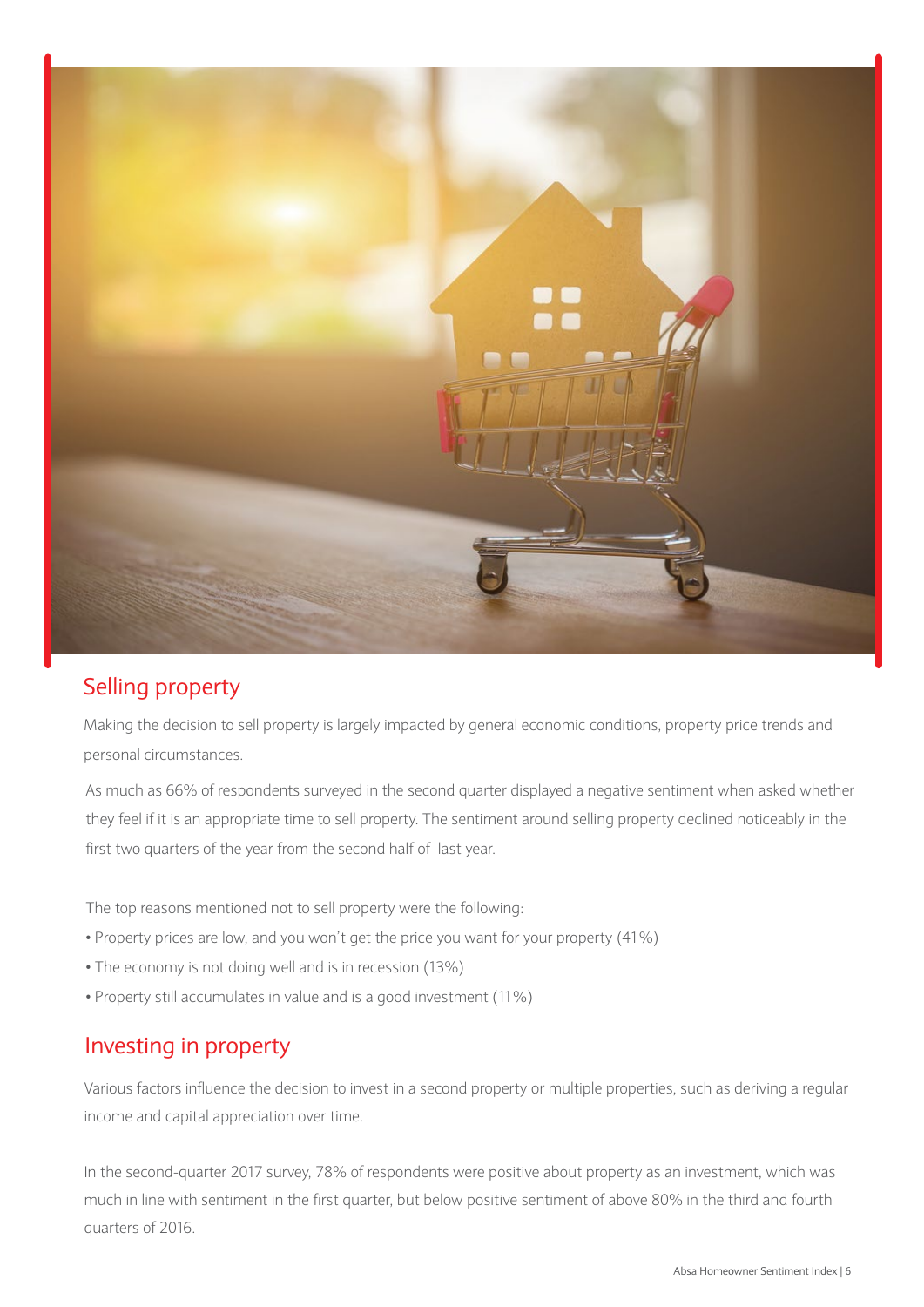Reasons mentioned in the second-quarter 2017 survey why it is an appropriate time to invest in property were as follows:

- It is still a good time investment (43%)
- Prices are relatively low and there are bargains in the market (18%)
- •There is a demand for rental properties (13%)

The most prominent reason why respondents felt that it is not an appropriate time to invest in property is the state of the economy and concerns about the country's future (20%).

## Renovating property

A total of 75% of respondents displayed positive sentiment in the second-quarter survey when asked whether it is a good time to renovate or do alterations to a property.

The most important reasons mentioned why it is an appropriate time to renovate a property were the following:

- Renovation increases the value of a property (40%)
- It is good to constantly upgrade a property (18%)

The cost of renovation was in the second-quarter survey the main reason why homeowners are not in favour of renovating a property (36%), followed by the state of the economy (11%).

### Buying versus renting property

The majority of consumers (68%) surveyed in the second quarter of 2017 indicated that it is better to buy property than to rent.

The top reasons in favour of buying property were:

- It is better to buy and pay off your own bond than rent and pay someone else's bond (33%)
- Prices are relatively low and there are bargains in the market (24%)
- Property still accumulates in value and is a good investment (21%)

32% of respondents who were asked whether it is better to buy or rent property, indicated that renting is a better option.

Reasons mentioned in favour of renting a property were as follows:

- Renting is cheaper (19%)
- Property prices are relatively high (11%)
- The economy is not doing well and is in recession (8%)
- Renting is more flexible, with no long-term commitment (8%)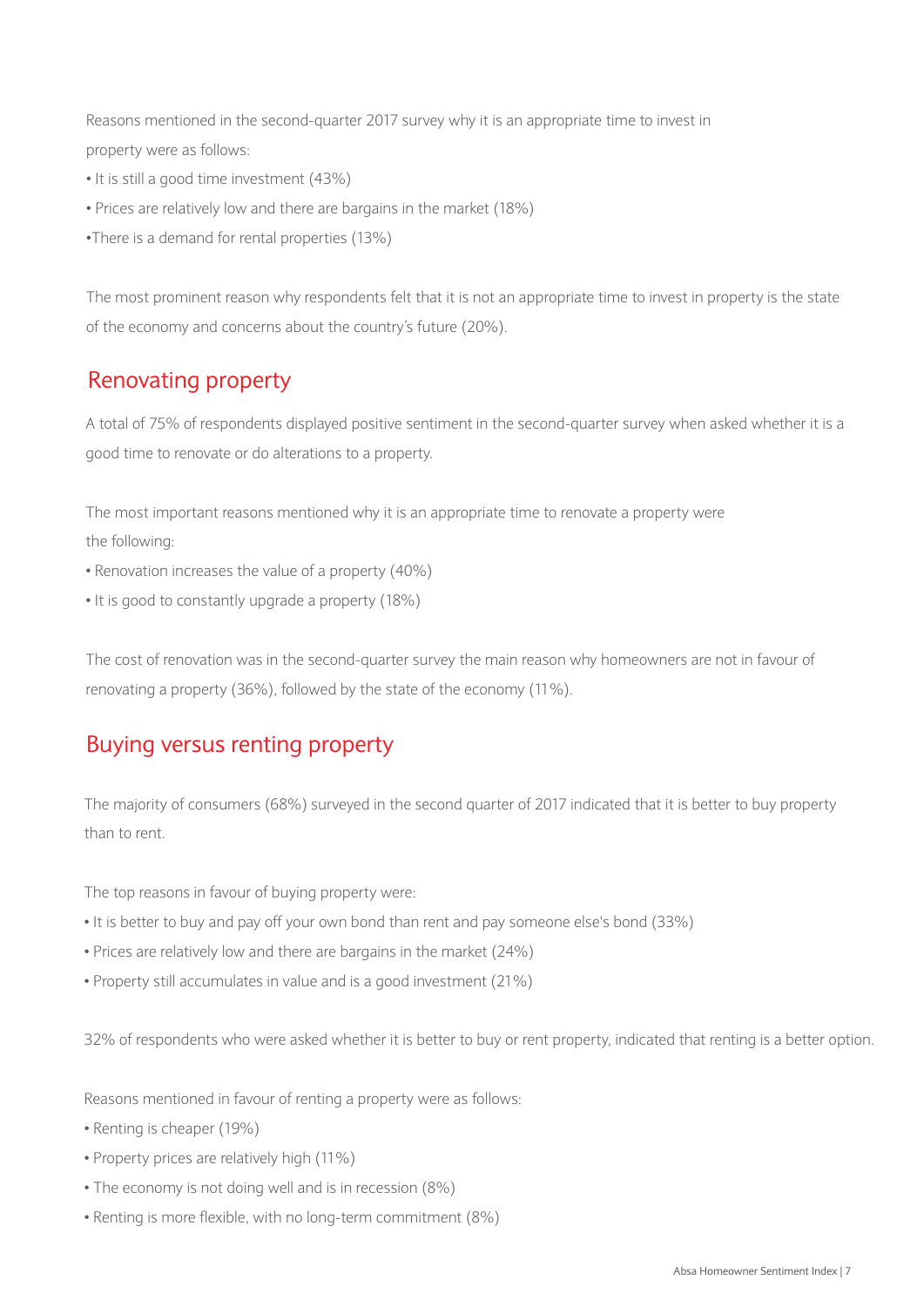# Concluding remarks

Against the background of the abovementioned economic and consumer sector trends and prospects, the Absa Homeowner Sentiment Index may remain under some downward pressure in the rest of the year. This may be the result of existing homeowners and prospective homebuyers opting to postpone planned property transactions over the short to medium term until there is more certainty and direction regarding future economic trends and developments that may impact them financially. These may become evident in property market activity and transaction volumes, which will be reflected in property price growth and the demand for and growth in mortgage finance.

## Absa Homeowner Sentiment Index

| Period  | <b>Buying</b><br>Property | Selling<br>Property | Investing in<br>Property | Renovating<br>Property | Buy rather<br>than Rent | Overall<br><b>Sentiment</b> |
|---------|---------------------------|---------------------|--------------------------|------------------------|-------------------------|-----------------------------|
| 1Q 2016 | 60%                       | 38%                 | 77%                      | 72%                    | 67%                     | 73%                         |
| 2Q 2016 | 64%                       | 39%                 | 79%                      | 79%                    | 67%                     | 78%                         |
| 3Q 2016 | 72%                       | 46%                 | 85%                      | 79%                    | 75%                     | 83%                         |
| 4Q 2016 | 71%                       | 48%                 | 83%                      | 76%                    | 73%                     | 81%                         |
| 1Q 2017 | 60%                       | 42%                 | 77%                      | 77%                    | 66%                     | 75%                         |
| 2Q 2017 | 64%                       | 34%                 | 78%                      | 75%                    | 68%                     | 74%                         |

% of respondents with overall positive sentiment

# About the Absa Homeowner Sentiment Index (HSI)

The index measures sentiments of South African consumers with regard to various aspects of the residential property market. The index and its sub-indices are derived from a quarterly survey of a representative sample of about 1 000 urban consumers, conducted by Columinate and based on demographic survey information. The HSI survey determines consumer sentiment regarding buying, selling, investing in, renting of and renovating property, as well as property market conditions in general.